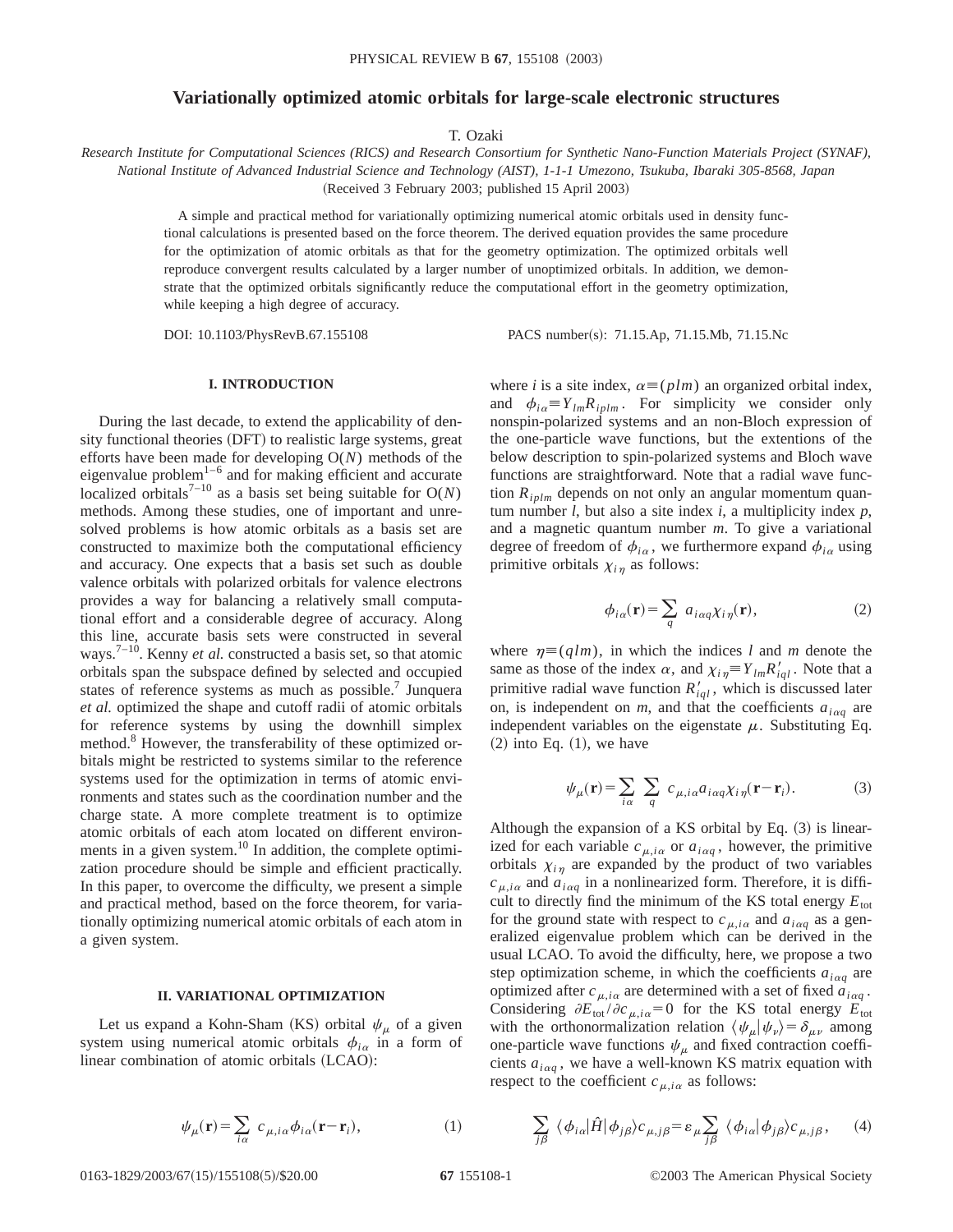where  $\hat{H}$  is a KS Hamiltonian and  $\varepsilon_{\mu}$  is a KS eigenvalue of the system. There is no restriction to solve Eq.  $(4)$  or to find  $\partial E_{\text{tot}}/\partial c_{\mu,i\alpha}$ =0. So, we can use any solution method which could be an exact diagonalization method, iterative methods such as Car-Parinello  $(CP)$  method<sup>11</sup> and conjugate gradient  $(CG)$  method,<sup>12</sup> and  $O(N)$  methods. On the other hand, regarding  $c_{\mu,i\alpha}$  as dependent variables on  $a_{i\alpha q}$  and assuming that the Kohn-Sham equation is solved self-consistently with respect to  $c_{\mu i\alpha}$ , we can derive the following equation based on the force derivation of nonorthogonal orbitals as follows:

$$
\frac{\partial E_{\text{tot}}}{\partial a_{i\alpha q}} = \frac{\partial E_{\text{tot}}}{\partial \rho(\mathbf{r})} \frac{\partial \rho(\mathbf{r})}{\partial a_{i\alpha q}}
$$
  
\n
$$
= 4 \sum_{\mu} n_{\mu} \sum_{i\alpha,j\beta} c_{\mu,i\alpha} c_{\mu,j\beta} \left\langle \frac{\partial \phi_{i\alpha}}{\partial a_{i\alpha q}} | \hat{H} | \phi_{j\beta} \right\rangle
$$
  
\n
$$
+ 4 \sum_{\mu} n_{\mu} \sum_{i\alpha,j\beta} \frac{\partial c_{\mu,i\alpha}}{\partial a_{i\alpha q}} c_{\mu,j\beta} \langle \phi_{i\alpha} | \hat{H} | \phi_{j\beta} \rangle
$$
  
\n
$$
= 2 \sum_{j\beta} (\Theta_{i\alpha,j\beta} \langle \chi_{i\eta} | \hat{H} | \phi_{j\beta} \rangle - E_{i\alpha,j\beta} \langle \chi_{i\eta} | \phi_{j\beta} \rangle), \quad (5)
$$

where  $n_{\mu}$  is an occupancy number for the eigenstate  $\mu$ ,  $\Theta_{i\alpha, j\beta}$  a bond order, and  $E_{i\alpha, j\beta}$  an energy bond order. The final equation in Eq.  $(5)$  is derived by taking into account Eq. (4) and the orthonormalization relation  $\langle \psi_{\mu} | \psi_{\nu} \rangle = \delta_{\mu\nu}$ . It should be noted that Eq.  $(5)$  excludes any derivative, and that  $\Theta_{i\alpha, j\beta}$  and  $E_{i\alpha, j\beta}$  only have to be evaluated for the contracted atomic orbital  $\phi_{i\alpha}$  in Eq. (5), which implies that additional computational costs are not required to evaluate Eq. ~5!. Once we obtain a self-consistent solution of the Kohn-Sham equation, Eq.  $(4)$ , with a set of given coefficients  $a_{i\alpha q}$ , then Eq. (5) gives the gradient of  $E_{\text{tot}}$  with respect to  $a_{i\alpha q}$  within small computational costs. This fact shows apparently that the atomic orbitals can be optimized variationally in the same two step procedure as that of the geometry optimization in terms of *ai*a*<sup>q</sup>* instead of atomic positions. Therefore, the contraction coefficients  $a_{i\alpha q}$  are optimized iteratively, coupled with the self-consistent solution of Eq.  $(4)$ , as follows:

Step 1: self-consistently solving Eq. 
$$
(4)
$$
,

Step 2: 
$$
a_{i\alpha q}^{(n+1)} = a_{i\alpha q}^{(n)} - \lambda \left(\frac{\partial E_{\text{tot}}}{\partial a_{i\alpha q}}\right)_{a^{(n)}},
$$
 (6)

$$
n:=n+1,
$$

where an optimum  $\lambda$  is determined, so that the norm of the gradients at  $a=a^{(n+1)}$ ,

$$
N_G^{(n+1)} = \sum_{i\alpha,q} \left(\frac{\partial E_{\text{tot}}}{\partial a_{i\alpha q}}\right)_{a^{(n+1)}}^2,\tag{7}
$$

becomes a minimum with respect to  $\lambda$  under the fixed  $\Theta_{i\alpha, i\beta}$ and  $E_{i\alpha, j\beta}$ . Substituting Eqs. (5) and (6) into Eq. (7), and considering  $\partial N_G^{(n+1)}/\partial \lambda = 0$  with the fixed  $\Theta_{i\alpha, j\beta}$  and  $E_{i\alpha, j\beta}$ , we have  $\lambda = B/A$  for the minimum of  $N_G^{(n+1)}$  with

$$
A = \sum_{i\alpha q} \left( \sum_{j\beta q'} D_{i\alpha q, j\beta q'} \left( \frac{\partial E_{\text{tot}}}{\partial a_{j\beta q'}} \right)_{q^{(n)}} \right)^2, \tag{8}
$$

$$
B = \sum_{i \alpha q, j \beta q'} D_{i \alpha q, j \beta q'} \left( \frac{\partial E_{\text{tot}}}{\partial a_{i \alpha q}} \right)_{a^{(n)}} \left( \frac{\partial E_{\text{tot}}}{\partial a_{j \beta q'}} \right)_{a^{(n)}}, \qquad (9)
$$

where

$$
D_{i\alpha q,j\beta q'} = \Theta_{i\alpha,j\beta} H_{i\eta,j\eta'} - E_{i\alpha,j\beta} S_{i\eta,j\eta'} \tag{10}
$$

with  $H_{i\eta, j\eta'} \equiv \langle \chi_{i\eta} | \hat{H} | \chi_{j\eta'} \rangle$  and  $S_{i\eta, j\eta'} \equiv \langle \chi_{i\eta} | \chi_{j\eta'} \rangle$ . Taking into account the sparseness of both the Hamitonian and overlap matrices in the real space, we find that the computational efforts to evaluate Eqs.  $(8)$  and  $(9)$  scale linearly. Therefore, we can easily evaluate  $\lambda$ , leading no intensive computational demands. After achieving the self-consistent field (SCF) for Eq. (4) with respect to the coefficients  $c_{\mu,i\alpha}$  by an usual SCF procedure, the contraction coefficients  $a_{i\alpha q}$  are updated by Eq. (6) and renormalized so that  $\phi_{i\alpha}$  is normalized. Thus, the two step optimization scheme enables us to optimize the contraction coefficients  $a_{i\alpha q}$  along the stationary minimum line of the KS total energy functional with respect to  $c_{\mu,i\alpha}$ , while keeping  $\langle \psi_{\mu} | \psi_{\nu} \rangle = \delta_{\mu\nu}$ . It is found that about five iterative procedures of the two step optimization, which includes the solution of Eq. (4) and the optimization of  $a_{i\alpha q}$  by Eq. (6), are enough to accomplish a sufficient convergence of  $a_{i\alpha q}$ for our test systems. Again it should be mentioned that the bond order and the energy bond order are required for only the contracted atomic orbital  $\phi_{i\alpha}$  in Eq. (5). This is a crucial point to make our optimization procedure efficient, since the Kohn-Sham equation based on Eq.  $(4)$  can be solved for not large  $\chi_{i\eta}$ , but small  $\phi_{i\alpha}$ . Once the contraction coefficients  $a_{i\alpha q}$  are fixed after the orbital optimization, the Hamiltonian and overlap matrices are directly constructed for the small  $\phi_{i\alpha}$  without constructing the elements for the larger primitive orbitals, since we can directly utilize the contracted orbital  $\phi_{i\alpha}$  as a numerical table because of the use of numerical orbitals, which is also a reason why the optimization scheme could be totally efficient.

A rather technical but important problem still remains in the application of the two step optimization method. To avoid the orbital optimization to a local minimum, we have developed the following careful procedure to provide a good initial guess for a set of coefficients  $a_{i\alpha q}$ :

~I! The partition of the system. A cluster is constructed including the nearest neighboring atoms *j* for each atom *i*.

(II) Solving of the Kohn-Sham equation of each cluster. By non self-consistently solving the Kohn-Sham equation of each cluster which is centered on an atom *i*, we obtain the coefficients  $d_{v,ialm}$  for the atom *i* of an one-particle wave function

$$
\varphi_{\nu}^{(i)} = \sum_{j q l m} d_{\nu, j q l m} \chi_{j q l m} \tag{11}
$$

with an eigenvalue  $\epsilon_{\nu}^{(i)}$ .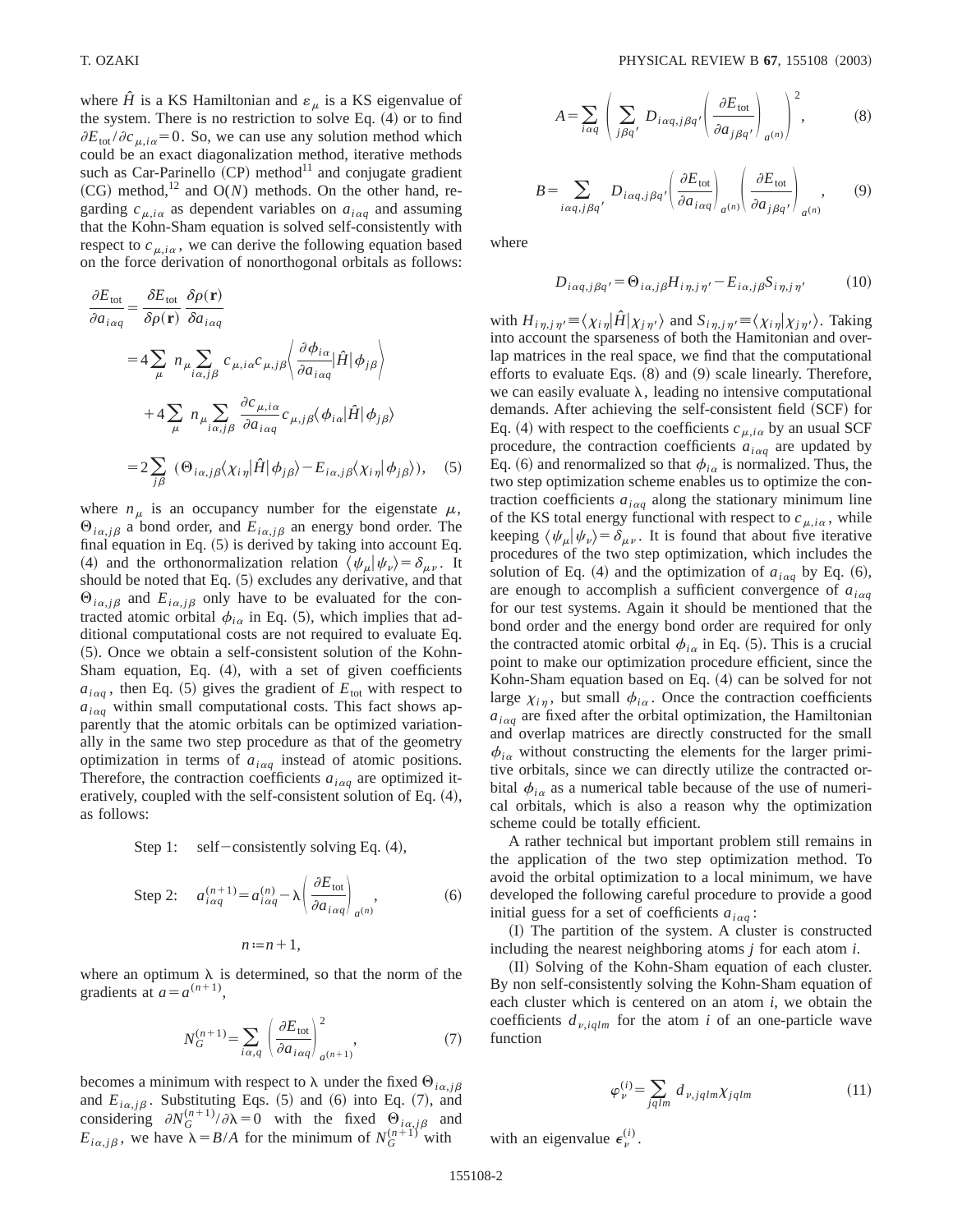#### VARIATIONALLY OPTIMIZED ATOMIC ORBITALS FOR . . . PHYSICAL REVIEW B **67**, 155108 ~2003!

(III) Construction of *a* from *d*. Then,  $a_{i0lmq}$  is given as

$$
a_{i0lmq} = N \sum_{\nu} sgn(d_{\nu,i0lm}) d_{\nu,iqlm} f[(\epsilon_{\nu}^{(i)} - \mu_i)/k_B T],
$$
\n(12)

where  $f$  is the Fermi function,  $\mu_i$  a local chemical potential for the cluster *i*, and *N* a normalization factor. For  $0 \leq p$ , the coefficients *aiplmq* are generated by the Gram-Schmidt orthonormalization from  $a_{i0lmq}$  and  $d_{v,iqlm}$  in order of the magnitude of  $f[(\epsilon_{\nu}^{(i)} - \mu_i)/k_B T] \Sigma_q | d_{\nu, iq/m}|.$ 

To find a good initial guess for the coefficients  $a_{i\alpha q}$ , we tried to estimate the ratio of coefficients  $a_{i\alpha q}$  of the eigenstates of the whole system expanded by  $\chi_{i\eta}$  from the local cluster for each atom *i* by the above treatment. Then, the eigenstates of the cluster are weighted by the Fermi function, so that the contribution of the lower states is taken into account as much as possible. Also, the contraction coefficients  $a_{iplmq}$  for  $0 < p$  are generated using the Gram-Schmidt method to avoid the overcompleteness of contracted basis orbitals. We found that the procedure provides good initial coefficients  $a_{i\alpha q}$  in all of our test systems, and did not observe that the orbital optimization is trapped to any serious local minimum, while the other trial was trapped to a local minimum often. The additional cost for the above procedure  $(I)$ – $(III)$  is almost negligible, when the orbital optimization method is applied as a preconditioning of the geometry optimization as discussed later on.

### **III. PRIMITIVE ORBITALS**

The primitive orbitals  $\chi_{i\eta}$  we used are eigenstates of an atomic Kohn-Sham equation with confinement pseudopotentials.<sup>8,13</sup> To vanish the radial wave function  $R'_{ial}$ of the outside of the confinement radius  $r_c$ , we modify the atomic core potential  $V_{\text{core}}(r)$  in the all electron calculation of an atom and the generation of pseudopotential as follows:

$$
V_{\text{core}}(r) = \begin{cases} -\frac{Z}{r} & \text{for } r \le r_1, \\ 3 & \text{for } r_1 < r \le r_c, \\ h & \text{for } r_c < r, \end{cases} \tag{13}
$$

where  $b_0$ ,  $b_1$ ,  $b_2$ , and  $b_3$  are determined, so that the value and the first derivative are continuous at both  $r_1$  and  $r_c$ . Figure 1 shows radial wave functions for  $l=0$  of a carbon atom under the confinement pseudo potential. The eigenstates construct an orthonormal basis set at the same atomic position and vanish beyond  $r_c$  within the double precision. Because of the complete vanishing tail of numerical orbitals, we find that nonzero elements of Hamiltonian and overlap matrices can be exactly proportional to the number of atoms. In Fig. 2 the total energy for a carbon dimer calculated using the eigenstates as a basis set is shown as a function of the number of orbitals for various cutoff radii  $r_c$ . Factorized norm conserving pseudopotentials<sup>13</sup> and the local density approximation  $(LDA)^{14}$  to the exchange-correlation inter-



FIG. 1. The radial wave function for  $l=0$  of a carbon atom under the confinement pseudopotential defined by Eq.  $(13)$ , where 4.5 (a.u.), 4.3 (a.u.), and  $3.0 \times 10^4$  (Hartree) are used for  $r_c$ ,  $r_1$ , and *h*, respectively.

actions were used in our all DFT calculations. Also the real space grid techniques were used with the energy cutoff of 113  $(Ryd)$  for numerical integrations.<sup>8</sup> As the cutoff radius and the number of orbitals increase, the total energy converges systematically. Thus, we see that the primitive orbitals  $\chi_{in}$  itself are systematic basis sets controlled by two simple parameters, the cutoff radius and the number of orbitals, in the same manner as spherical wave basis sets.<sup>9</sup> In addition, a relatively small number of orbitals may be needed to obtain the convergent result compared to the spherical wave basis sets, since the primitive basis set is prepared for each element, unlike the spherical wave basis sets.<sup>9</sup> These are reasons why we use the eigenstates of an atomic Kohn-Sham equation with the confinement pseudopotentials as the primitive orbitals. A systematic study for convergence properties as a function of the cutoff radius and the number of orbitals will be presented for several elements including first row elements, alkaline metals, and transition metals elsewhere.

For the later discussion, here, we introduce an abbreviation of the basis orbital as *C*4.5-*s*62\**p*62, where *C* indicates the atomic symbol, 4.5 is the cutoff radius  $r_c$  (a.u.) used in the generation, s62 means that two optimized orbitals are



FIG. 2. The total energy for a carbon dimer calculated using the eigenstates as a basis set as a function of the number of basis orbitals per atom for the cutoff radius  $r_c$  of 3.5, 4.0, 4.5, 5.0, 5.5, and  $6.0$   $(a.u.).$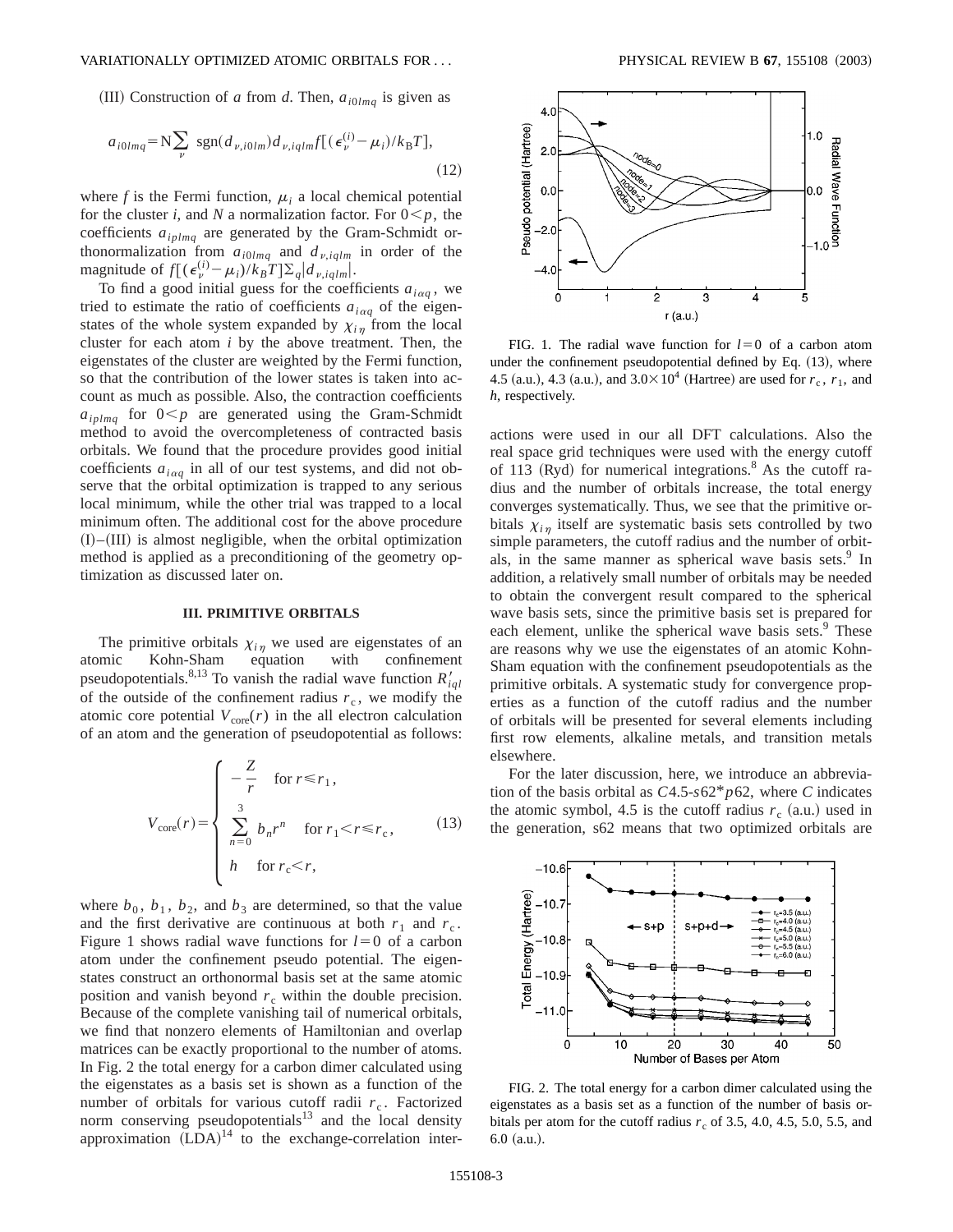

FIG. 3. The total energy for a carbon dimer  $C_2$ , a methane  $CH_4$ , and the diamond as a function of the number of unoptimized (unopt) orbitals and optimized orbitals with (rest) and without (unrest) the restriction. The total energy and the number of orbitals are defined as those per atom for  $C_2$  and the diamond, and as those per molecule for  $CH_4$ . The energy cutoff of 113, 113, and 222 (Ryd) were used for the numerical integrations in  $C_2$ ,  $CH_4$ , and the diamond, respectively. The two step convergence of  $C_2$  is due to the inclusion of *d* orbitals.

constructed from six primitive orbitals for the *s* orbital, and the asterisk signifies the restricted optimization that the radial wave function *R* is independent on the index *m*. In case of s*nn* such as *s*66, corresponding to no optimization, s*nn* can be simplified as s*n*.

#### **IV. NUMERICAL RESULTS**

Figure 3 shows the convergence properties of total energies for a carbon dimer  $C_2$ , a methane molecule CH<sub>4</sub>, and the diamond as a function of the number of unoptimized and optimized orbitals. The orbital optimization was done by five iterative steps according to Eq.  $(6)$ , in which each step includes ten SCF loops. We see that the unoptimized orbitals provide systematic and rapid convergent results for not only molecules  $C_2$  and  $CH_4$ , but also a bulk system diamond, as the number of orbitals increase. Moreover, remarkable convergent results are obtained using the optimized orbitals for all systems. The small optimized orbitals rapidly converge to the total energies calculated by a larger number of unoptimized orbitals, which implies that the computational effort can be reduced significantly with a high degree of accuracy. For three systems the effect of the restriction for the orbital optimization is almost negligible, which en-



FIG. 4. The radial wave function of the minimal orbitals obtained by the restricted optimization for the diamond and the lowest primitive orbitals of a carbon atom. The optimization was done in the same conditions as those in Fig. 3.

courages us to use the restriction, since the restricted optimization guarantees the rotational invariance of the total energy. In Fig. 4 the radial parts of the minimal orbitals obtained by the restricted optimization for the diamond are shown with those of the lowest primitive orbitals of a carbon atom for comparison. It is observed that the tails of both the optimized *s* and *p* orbitals shrink compared to the primitive orbitals, which clearly reveals that the basis orbital can automatically vary within the cutoff radius to minimize the total energy.

Finally, as an illustration of the orbital optimization, we performed the geometry optimization with the orbital optimization as a preconditioning for the most stable conformer of a neutral glycine molecule<sup>15,16</sup> which is the smallest amino acid. Before doing the geometry optimization, the orbital optimization was performed by five iterative steps, which includes ten SCF loops per step, for an initial structure optimized by a molecular mechanics  $(MM's)$ . Then, the geometry optimization was done using the optimized orbitals by fifty steepest decent (SD) steps with a variable prefactor for accelerating the convergence, which includes twenty SCF loops per step. The optimized geometrical parameters are given in Table I together with the total energy and the computational time per MD step. In the case of the unoptimized orbitals SN, TN, and TNDP, as the number of orbitals increase, we find the decrease of the total energy and the convergent geometrical parameters comparable to the experimental $16$  and the other theoretical values.<sup>15</sup> Although there are some deviations in the optimized parameters calculated using TNDP from the other theoretical values, $15$  the deviations may be attributed to the pseudo potentials rather than the basis orbitals, since we verified that the optimized parameters of the glycine depend on the cutoff radii in the pseudo potential generation. Comparing to the unoptimized and optimized minimal orbitals SN and SN', it is found that the geometrical parameters are significantly improved without